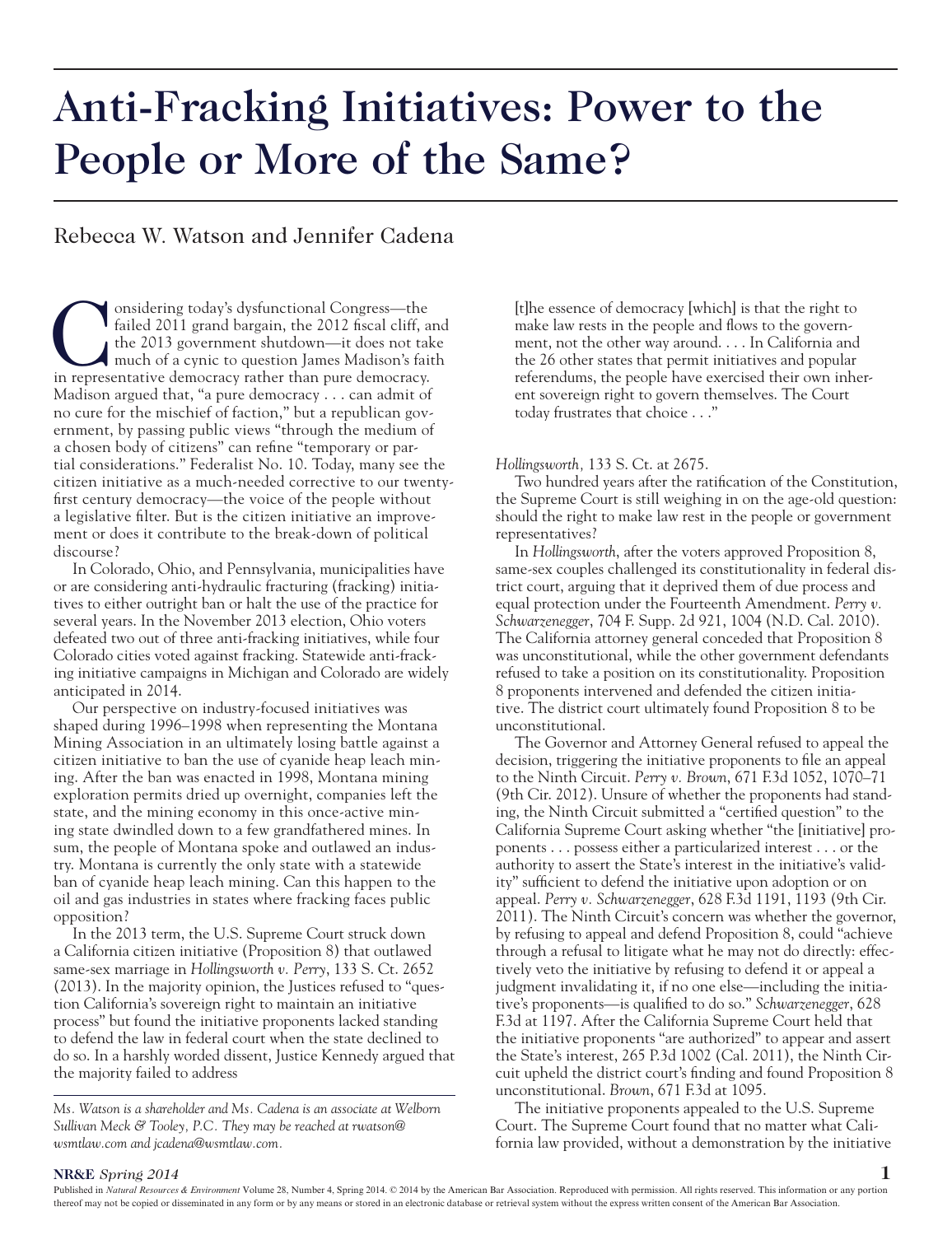proponents of a "direct stake in the outcome" (i.e., a particularized injury), the proponents had only a "generalized grievance" insufficient to confer standing. *Hollingsworth*, 133 S. Ct. at 2662. The *Hollingsworth* dissent focused on California state law and was particularly troubled by a ruling that, in its opinion, would allow elected officials to thwart the will of the people in violation of the very purpose of a citizen initiative as a release valve for the people when elected officials refuse to act. Justice Kennedy argued that "[g]iving the Governor and attorney general this *de facto* veto will erode one of the cornerstones of the State's governmental structure . . . And in light of the frequency with which initiatives' opponents resort to litigation, the impact of that veto could be substantial." *Id.* at 2670.

The reach of the *Hollingsworth* decision extends much further than marriage equality; it will have a significant impact on all future citizen-enacted laws, including anti-fracking initiatives, that may be challenged in federal court as unconstitutional or in violation of federal law. Although same-sex marriage and fracking appear to be completely unrelated, these subjects evoke intense, deep-seated emotions in individuals and concern subjects that elected officials do not want to address for either political or economic reasons. Consequently, proponents attempt to bypass government representatives and bring these issues directly to the people through a citizen initiative. The *Hollingsworth* holding regarding standing will circumscribe the initiative process.

## *A History of the Citizen Initiative Process*

Direct democracy is the ability of the citizens to file a petition and propose a legislative measure (statutory initiative) or a constitutional amendment (constitutional initiative) and allow voters to vote "yes" or "no" on the measure. In the case of a referendum, the citizens can vote to reject legislatively enacted law. Initiatives and referendums allow voters direct lawmaking power.

The initiative process began in Europe. In the mid-1800s, several Swiss cantons adopted initiatives in response to perceived legislative corruption. In the United States in the late 1800s, the Progressives responded to concerns that state legislatures were corrupt and controlled by powerful economic interests—robber barons, land speculators, corporate trusts, and railroads—and argued for the Swiss "check" of the citizen initiative or referendum.

"The Swiss people are free from the corrupting extremes of wealth, largely because the referendum headed off the encroachments of boodlers, bribers, and monopolists, together with all kinds of special legislation by which so many American fortunes have been created . . ." Thomas E. Cronin, *Direct Democracy, The Politics of Initiative, Referendum, and Recall* (Harvard University Press 1989) at 13. The initiative process was intended to be used when government was unresponsive to the people. "[T]he initiative is in essence a legislative battering ram which may be used to tear through the exasperating tangle of the traditional legislative procedure and strike directly toward the desired end." Key & Couch, *The Initiative and the Referendum in California*, 485 (1939).

The strength of the Populist movement in the West and its support of direct democracy led to the West's early adoption of the initiative process. In 1889, South Dakota became the first state to establish direct legislation in the United States.

In 1904, Oregon was the first state to pass a law using the initiative process. Nineteen states, mostly west of the Mississippi, adopted an initiative process between 1898 and 1918. In the period 1910–1919, use of the initiative process became popular, but waned during and after World War II. Today, twenty-four states provide for citizen initiatives at the state level and all but Delaware provide for some level of citizeninitiated direct voting. Attempts to provide for a national initiative in the United States have not met with success, although a majority of democratic nations provide for the initiative process and polling demonstrates its popularity with U.S. voters.

The modern use of the initiative process began in the 1970s with the passage of Proposition 13 (Peoples Initiative to Limit Property Taxation) in California. Since then, both sides of the aisle have begun to use the ballot initiative more frequently. The five most popular states for initiatives are Oregon, California, Colorado, North Dakota, and Arizona. The number of initiatives has increased dramatically, with a peak in the 1990s and the 2000s of around 370 initiatives. Typically, around 40 percent of initiatives are successful and become law.

Initiatives are most often drafted by special interest groups focused on a single issue. Some initiatives deal with everyday concerns, such as requiring used car dealers to provide more repair history in Massachusetts, while others address more significant issues such as medical marijuana in Colorado, limiting the power to tax in California and Colorado, renewable portfolio standards in Colorado, and abolishing the death penalty in California. Issues involving immigration and race often appear on initiatives. For example, in October 2013, the Supreme Court heard arguments in a challenge to a voter-approved measure to ban the use of race in college admissions. Oral Argument, *Schuette v. Coalition to Defend Affirmative Action* (2013) (No. 12-62).

The continued popularity of the initiative process results from several factors. First, there is public cynicism and distrust of elected officials, political parties, and big money interests. The citizen initiative offers a promise of power-to-the-people and corruption-free legislation. Second, the topics addressed in initiatives (tax cuts, marriage, race, and the environment) feed into special interest politics and attract significant media attention. Initiatives frequently offer a simple solution—ban x—for a complex problem. Third, both the left and the right have used initiatives to serve partisan ends, to bring their base voters to the polls. Fourth, politics is big business, and statewide initiative campaigns generate lots of money for political consultants and media outlets.

#### *Common Components of Initiative Law*

The procedures for direct legislation are not uniform throughout the states. Each state will have its own individual law that is often a maze of confusing, contradictory provisions resulting from attempts to improve or limit the process. Nonetheless, some common components of the initiative process can be highlighted.

Actors in the initiative process are several. Many states require the secretary of state, the attorney general, a state political practices agency, and county election officials to become actively involved in administering the initiative process. The legislature is, for the most part, kept out of the initiative process.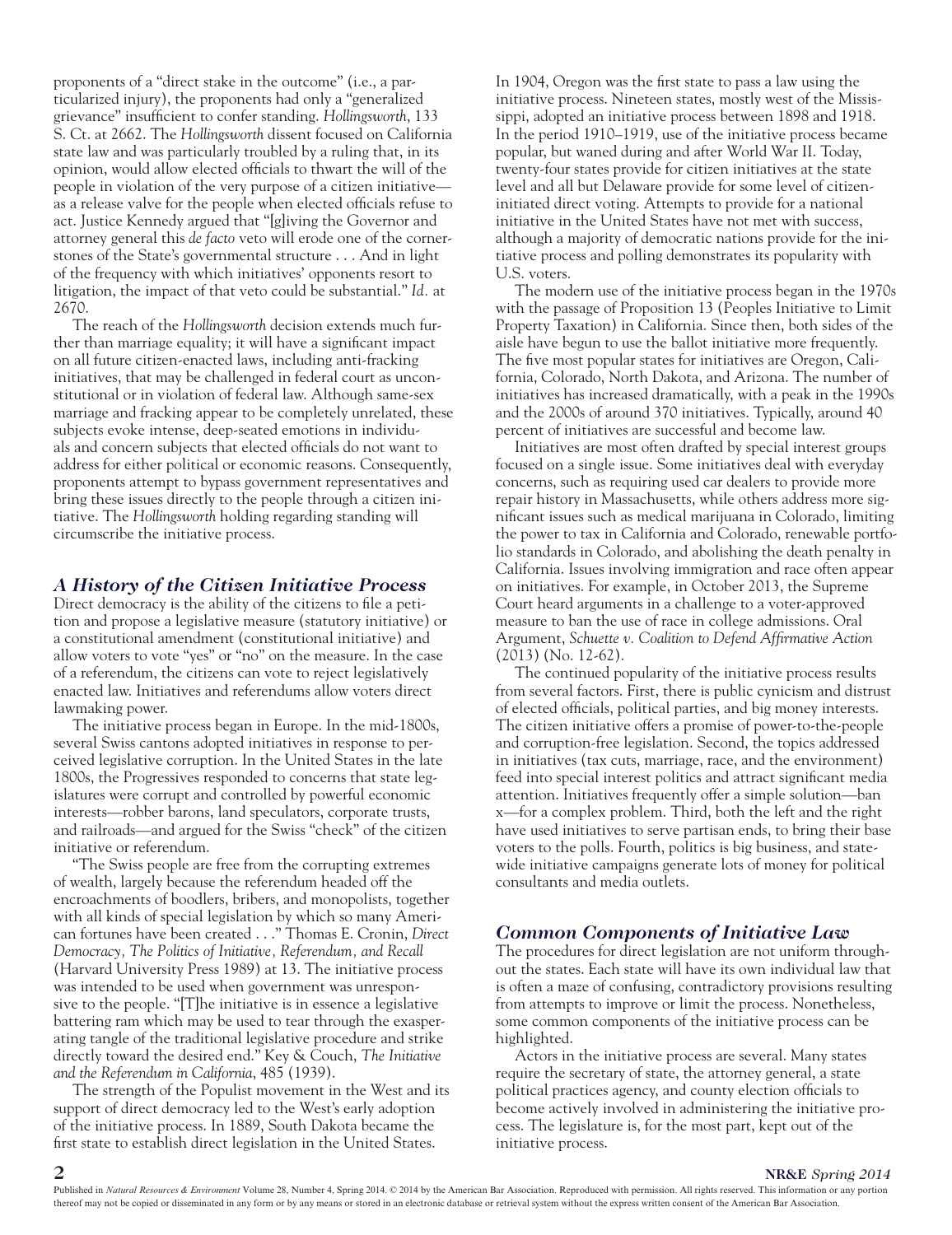All states prescribe the format for initiative propositions and require executive branch review and approval of the ballot title or other summary statements (pro and con statements). The content of the ballot title is critical, since typically only the title appears on the ballot, not the initiative text. States provide for review of the petition form by the secretary of state and/or the legislative drafting staff and/or the attorney general and may also provide for executive branch involvement in drafting petition descriptions and ballot titles. Some states may provide for the involvement of petition proponents and opponents in the ballot title drafting process and for a preelection court challenge to the ballot title language.

The critical step for ballot initiative proponents is collecting enough signatures to qualify the initiative for the ballot. The signatures required are typically based on a percentage of the votes cast in the previous gubernatorial race. If a state permits constitutional amendments, the percentage required is frequently 25 to 50 percent higher. Only half the states require signatures to be distributed geographically to prevent large urban areas from skewing the process.

Almost all states require signatures from "qualified electors" or registered voters only. Typically, an analysis and comparison of the collected signatures with those of registered voters is conducted by county election officials to prevent fraud. This signature verification process can be challenged. In a dozen states, an additional expense for the state is the publishing and mailing, prior to the election, of a voter's information pamphlet describing each initiative. The initiative text is printed, and arguments for and against the initiative are prepared by proponents and opponents. These arguments are not checked for accuracy by any state official.

Most states provide for initiatives to be voted on at general elections. Some states permit initiatives on primary ballots or hold special initiative elections, but most do not. In most states, a simple majority of those voting on a *particular* initiative can enact citizen initiative proposals. A handful of states require some type of super majority or a majority of the total votes cast at that election or a previous election.

The subject matter of initiatives is restricted in most states. The majority of states also impose a single subject limitation on initiatives to prevent voter confusion.

Most states do not permit preelection challenge of the substance or legal sufficiency of an initiative, but do permit preelection judicial review of the initiative's procedural compliance. The official summary and ballot title are frequently challenged, as is the proposal's compliance with the procedural requirements for certification. Initiatives are frequently challenged on substantive state and federal constitutional grounds. In addition, eleven states allow the legislature to amend initiative-enacted law as it would any other statute. However, roughly half of the states either do not permit the legislature to amend initiative-enacted law or require a two to three year cooling-off period before the legislature can act. The political reality is that legislators are cautious in "second-guessing" the people's lawmaking.

## *Pros and Cons of the Initiative Process*

Scholars who support the initiative process point to several benefits. Initiatives encourage individual participation in our democracy by encouraging the people to directly enact laws. Others argue that in "the dark reality of today's democracy"

it is a mechanism for "civic maturation in these times of special interest politics." Alan Hirsch, "Direct Democracy and Civic Maturation," 29 HASTINGS CONST. L. Q. 185, 215 (2001–02). In addition, initiatives are useful in areas of social experimentation (*see, e.g.*, medical marijuana, marriage equality, renewable portfolio standards) because initiatives "afford the people the ability to propose and to adopt constitutional amendments or statutory provisions that their elected public officials had refused or declined to adopt." *Hollingsworth*, 133 S. Ct. at 2671.

> Define yourself as part of the community before the opponents demonize you as a profit-seeking, polluting outsider.

But do initiatives live up to their promise to improve the democratic process? There are several criticisms of the initiative process. First, citizen initiatives undermine the Framers' vision of a representative government with the capacity to deliberate over legislation. Elected officials, or at least their staff, have more time to research the effects of passing a statutory amendment. Legislatures also have a process of committees, hearings, and public testimony to discover and ameliorate unintended consequences before the bill goes to the full body for a vote. And the executive branch retains the power of the veto. The majority of voters, however, do not perform any type of research before voting on whether the citizen initiative is beneficial for the public as a whole. Indeed, research has shown that voters look for "cues" on how to vote: who is for it, who is against it and how do I generally feel about *them*? And, unlike a legislature, if unintended consequences are discovered during an initiative process, there is no opportunity to modify the language and the executive branch lacks veto authority over initiatives.

Second, initiatives may threaten minority rights through majoritarian rule. *Hollingsworth* is a twenty-first century example of an initiative attempting to deny marriage to gay Americans, but earlier initiatives focused on immigrants (Arizona and California), and *Schuette* is a challenge to an initiative limiting affirmative action. The proponents of the initiative process argue that legislatures are hardly immune from discriminatory legislation and, as with legislation, the courts can step in to correct any initiative abuses. "It is irrelevant that the voters rather than a legislative body enacted [this law] because the voters may no more violate the Constitution by enacting a ballot measure than a legislative body may do so by enacting legislation." *Citizens Against Rent Control v. City of Berkeley*, 454 U.S. 290, 295 (1981).

Third, while legislators are supported by a variety of different, and sometimes competing, interest groups who can force some balancing of issue positions, the citizen initiative is typically financed by a particular special interest group or, increasingly, the very rich. Citizen initiatives cost

#### **NR&E** *Spring 2014* **3**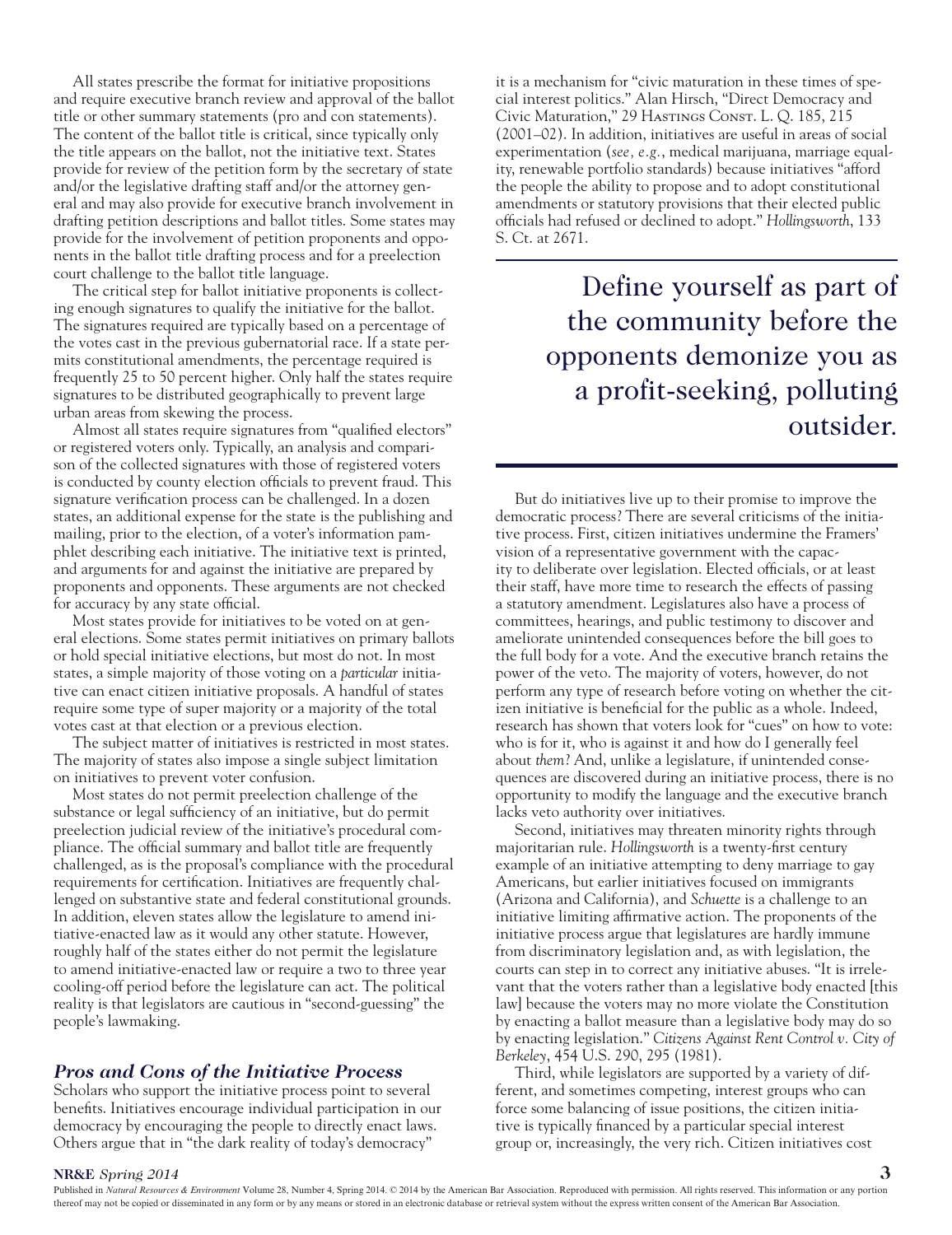money—serious money. In this, they are no better than representative democracy. *See* Norimitsu Onishi, "California Ballot Initiatives, Born in Populism, Now Come from Billionaires," N.Y. Times, Oct. 16, 2012.

Fourth, it often seems that the only individuals who directly benefit from the citizen initiative are political and media consultants. Political consultants are retained to conduct focus groups to test the language used to support the initiative petition in campaign advertising. Consultants draft the initiatives and structure and implement the campaign. In many states, signature gatherers are paid on a per signature basis to gather the required support of voters. The opponents of the initiative retain their own political consultants to craft their message to oppose the initiative. Polling firms track the movement of the voters in response to the campaign. Although social media is increasingly critical in campaigns, traditional media—radio, TV, and newspapers—continue to benefit from initiative campaign ad dollars.

Fifth, and perhaps counterintuitive, initiatives largely are voted on by middle- and upper-class voters. Voter confusion with ballot initiatives is a continuing problem. Less educated, poorer, or younger voters often do not vote at all or skip voting on initiatives that are frequently difficult to understand.

#### *Environmental/Natural Resource Initiatives*

There is a long history of citizen initiatives in the natural resources context. In 1970, the year of the first Earth Day, the first environmental initiative (to ban dams) was introduced in Oregon. In the 1990s, Oregon timber interests spent \$3 million to fight a clear-cut ban, and Montanans voted to phase out open pit, cyanide-leach mining. In the 2000s, the focus of the citizen initiatives became bonds and taxes to pay for environmental conservation and restoration. In that same decade, renewable energy standard initiatives began to appear. In 2012, initiatives in California and Michigan addressed labeling of genetically modified crops and stricter renewable energy standards, and both were defeated.

In the last several years, numerous anti-fracking initiatives have been proposed or are anticipated at the local or state level as opponents of fracking work to put "numbers on the board" to argue that widespread opposition to fracking should result in state and national fracking bans. Ohio, Michigan, Colorado, New York, and Pennsylvania have all experienced anti-fracking initiatives brought at the local level. *See* Food and Water Watch, Local Actions against Fracking. www. foodandwaterwatch.org. A number of the anti-fracking proposals are supported by Food and Water Watch and based on a template provided by the Community Environmental Legal Defense Fund, which organized the local anti-fracking campaigns in Ohio, Pennsylvania, New York, Maryland, and New Mexico.

Beginning in 2013, citizens in Michigan began gathering the signatures necessary to place an anti-fracking initiative on the statewide ballot in the November 2014 election. The Michigan anti-fracking initiative reads:

to ensure the health, safety, and general welfare of the people and to protect plants, animals, air, land, and water, no person, corporation or other entity shall use, nor shall the department permit the use of, horizontal

fracturing in the state, nor shall a person, corporation, or other entity store, dispose, or process in the state, wastes used or produced in horizontal hydraulic fracturing.

Committee to Ban Fracking in Michigan. http://letsbanfracking. org/index.php/2012-10-08-21-03-05.

In Colorado, municipalities are paving the way for a statewide ban by enacting citywide bans or lengthy "moratoriums" on hydraulic fracturing and horizontal drilling. Longmont was the first to pass an outright ban of hydraulic fracturing in 2012, a measure approved by nearly 60 percent of voters. The city was subsequently sued by the Colorado Oil & Gas Conservation Commission (COGCC), the Colorado regulatory authority, and the Colorado Oil & Gas Association, a trade association of oil and gas companies. They argue that state law preempts local law in oil and gas matters. *Voss v. Lundvall Bros., Inc*., 830 P2d 1061, 1068 (Colo. 1992) (municipal bans are per se preempted.)

Other Colorado cities, rather than enact an outright ban, initially opted for brief emergency moratoriums to study the issue. These moratoria were followed by local citizen initiatives to either extend the moratoria or to ban fracking. Of the four Colorado cities with anti-fracking initiatives on the ballot, two passed overwhelmingly with over 60 percent of the vote. The race in one city was so close that it led to a recount but passed by a handful of votes.

"Protect Our Colorado," a statewide anti-fracking group that has been working with citizens to institute local bans, is aiming for a more inclusive statewide ban. "The official line is all options are on the table," said Sam Schabacker, the Mountain West organizer for Food and Water Watch. Curtis Wackerle, *Ballot Measure on Colo. Fracking Ban in the Works*, Aspen Daily News (Aug. 17, 2013). Schabacker claims that the citizens lack any other recourse because the state of Colorado could sue to prevent individual jurisdictions from enacting fracking bans based on the COGCC's preemption of the regulation of oil and gas.

In the early 1990s, the Colorado Supreme Court addressed state preemption in the oil and gas context when it held that state rules and laws preempt local regulations if there is an operational conflict but not if the local regulations "can be harmonized with [the] state interest." *Bd. of Cnty. Comm'rs, La Plata Cnty. v. Bowen/Edwards Assocs., Inc.*, 830 P.2d 1045, 1059 (Colo. 1992). In January 2014, Colorado anti-fracking opponents announced they would seek a constitutional amendment to provide greater regulatory authority on oil and gas to local governments.

And in December 2013, the Pennsylvania Supreme Court ruled a state law attempting to narrow the zoning authority of municipalities over oil and gas was unconstitutional under a unique environmental provision in the state's constitution. *Robinson Twp. v. Commonwealth,* \_\_ A.3d \_\_\_\_, 2013 WL 6687290 (Pa. 2013). The language in the plurality opinion was surprisingly hostile to the oil and gas industry and argued that protection of the homeowners' interest in the quiet enjoyment of their homes was done best by local governments and not the state. Whether the Pennsylvania decision and the Colorado initiative will be successful in reversing the regulatory roles of state and local government in the oil and gas context is unclear.

In addition to lawsuits in state court, citizen initiatives